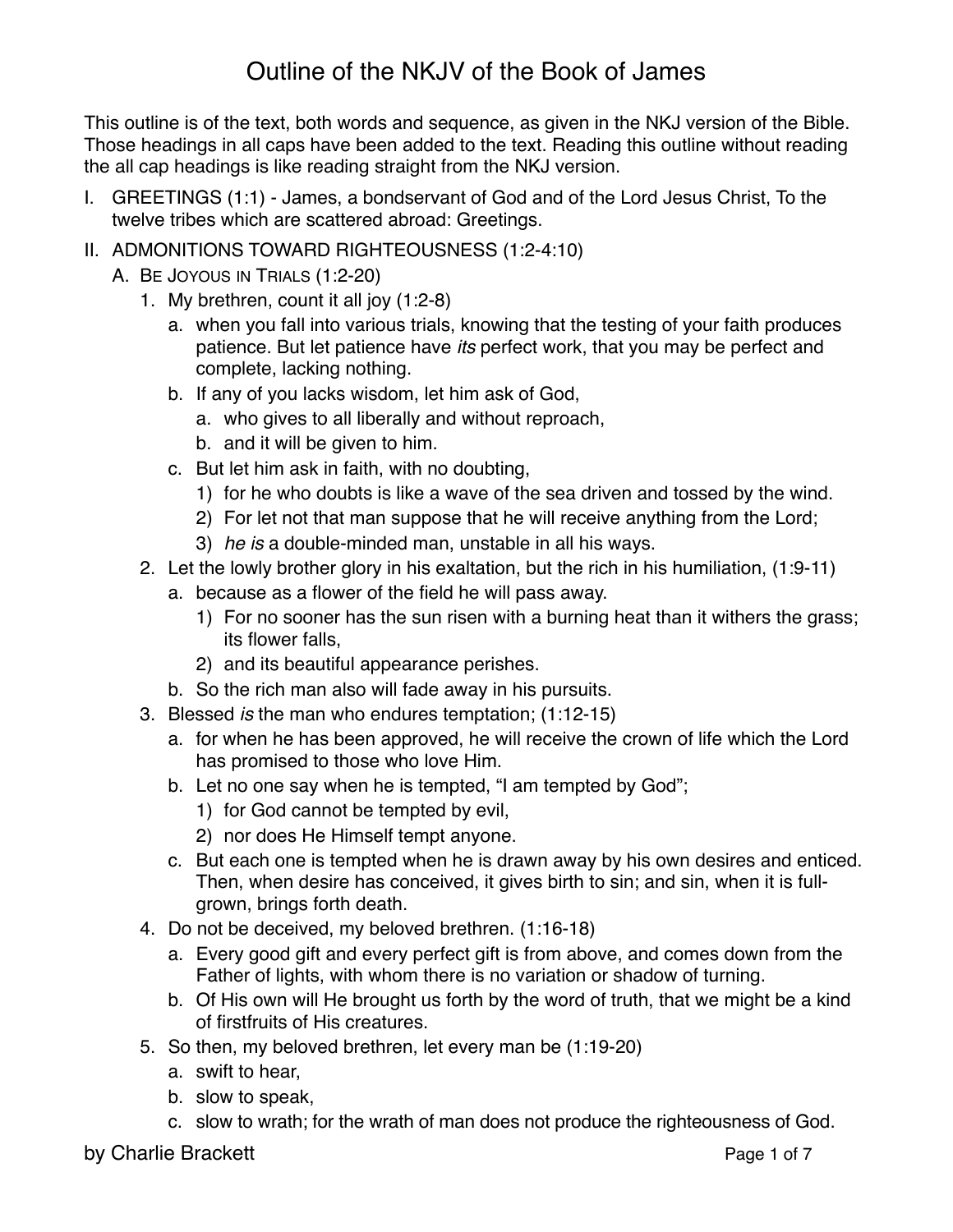- B. BE DOERS OF THE WORD (1:21-27)
	- 1. Therefore lay aside all filthiness and overflow of wickedness, and receive with meekness the implanted word, which is able to save your souls. (1:21)
	- 2. But be doers of the word, and not hearers only, deceiving yourselves. (1:22-25)
		- a. For if anyone is a hearer of the word and not a doer,
			- 1) he is like a man observing his natural face in a mirror;
			- 2) for he observes himself, goes away, and immediately forgets what kind of man he was.
		- b. But he who looks into the perfect law of liberty and continues *in it,* and is not a forgetful hearer but a doer of the work, this one will be blessed in what he does.
	- 3. If anyone among you thinks he is religious, and does not bridle his tongue but deceives his own heart, this one's religion *is* useless. (1:26)
	- 4. Pure and undefiled religion before God and the Father is this: to visit orphans and widows in their trouble, *and* to keep oneself unspotted from the world. (1:27)
- C. DO NOT SHOW PARTIALITY (2:1-13)
	- 1. My brethren, do not hold the faith of our Lord Jesus Christ, *the Lord* of glory, with partiality. (2:1-4)
		- a. For if there should come into your assembly a man with gold rings, in fine apparel,
		- b. and there should also come in a poor man in filthy clothes,
		- c. and you pay attention to the one wearing the fine clothes and say to him, "You sit here in a good place,"
		- d. and say to the poor man, "You stand there," or, "Sit here at my footstool,"
		- e. have you not shown partiality among yourselves,
		- f. and become judges with evil thoughts?
	- 2. Listen, my beloved brethren: (2:5-8)
		- a. Has God not chosen the poor of this world *to be*
			- 1) rich in faith
			- 2) and heirs of the kingdom which He promised to those who love Him?
		- b. But you have dishonored the poor man.
		- c. Do not the rich oppress you and drag you into the courts?
		- d. Do they not blaspheme that noble name by which you are called?
		- e. If you really fulfill *the* royal law according to the Scripture, "You shall love your neighbor as yourself," you do well;
	- 3. but if you show partiality, (2:9)
		- a. you commit sin,
		- b. and are convicted by the law as transgressors.
	- 4. For whoever shall keep the whole law, and yet stumble in one *point,* he is guilty of all. (2:10-11)
		- a. For He who said, "Do not commit adultery," also said, "Do not murder."
		- b. Now if you do not commit adultery, but you do murder, you have become a transgressor of the law.

by Charlie Brackett **Page 2 of 7** and 2 of 7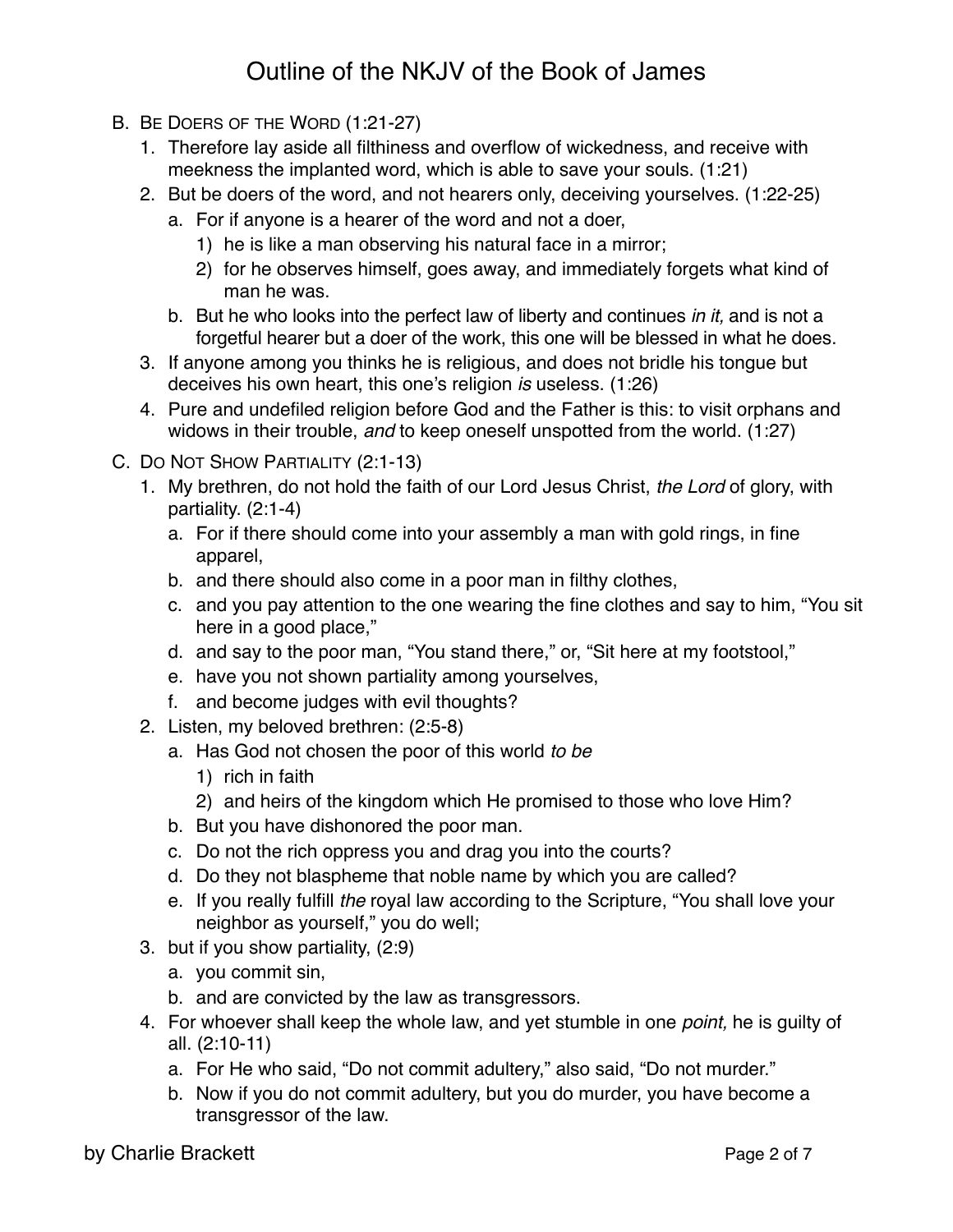- 5. So speak and so do as those who will be judged by the law of liberty. (2:12-13)
	- a. For judgment is without mercy to the one who has shown no mercy.
	- b. Mercy triumphs over judgment.
- D. SHOW YOUR FAITH BY YOUR WORKS (2:14-26)
	- 1. What *does it* profit, my brethren, if someone says he has faith but does not have works? (2:14-18)
		- a. Can faith save him?
		- b. If a brother or sister is naked and destitute of daily food,
			- 1) and one of you says to them, "Depart in peace, be warmed and filled,"
			- 2) but you do not give them the things which are needed for the body,
			- 3) what *does it* profit?
		- c. Thus also faith by itself, if it does not have works, is dead.
			- 1) But someone will say, "You have faith, and I have works."
			- 2) Show me your faith without your works, and I will show you my faith by my works.
	- 2. You believe that there is one God. (2:19)
		- a. You do well.
		- b. Even the demons believe—and tremble!
	- 3. But do you want to know, O foolish man, that faith without works is dead?(2:20)
	- 4. Was not Abraham our father justified by works when he offered Isaac his son on the altar? (2:21-24)
		- a. Do you see that faith was working together with his works,
		- b. and by works faith was made perfect?
		- c. And the Scripture was fulfilled which says,
			- 1) "Abraham believed God,
			- 2) and it was accounted to him for righteousness."
			- 3) And he was called the friend of God.
		- d. You see then that a man is justified by works, and not by faith only.
	- 5. Likewise, was not Rahab the harlot also justified by works when she received the messengers and sent *them* out another way? (2:25)
	- 6. For as the body without the spirit is dead, so faith without works is dead also. (2:26)
- E. CONTROL YOUR TONGUE (3:1-12)
	- 1. My brethren, let not many of you become teachers, (3:1-2)
		- a. knowing that we shall receive a stricter judgment.
		- b. For we all stumble in many things.
			- 1) If anyone does not stumble in word,
				- a) he *is* a perfect man,
				- b) able also to bridle the whole body.
	- 2. Indeed, we put bits in horses' mouths that they may obey us, and we turn their whole body. (3:3)
	- 3. Look also at ships: (3:4)

by Charlie Brackett **Page 3 of 7** and 2 of 7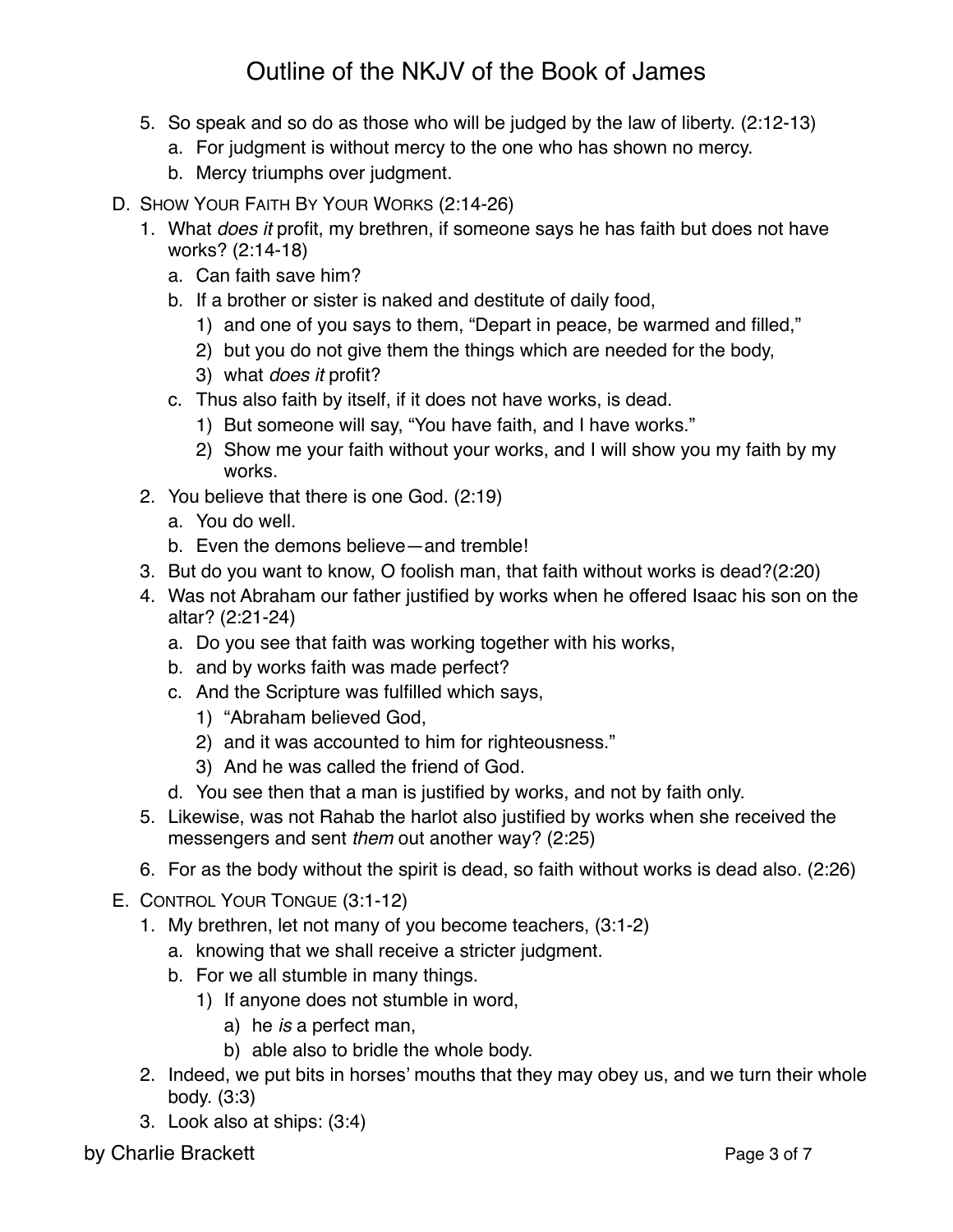- a. although they are so large and are driven by fierce winds,
- b. they are turned by a very small rudder wherever the pilot desires.
- 4. Even so the tongue is a little member and boasts great things. (3:5)
- 5. See how great a forest a little fire kindles! (3:5)
- 6. And the tongue is (3:5)
	- a. a fire,
	- b. a world of iniquity
	- c. The tongue is so set among our members that it
		- 1) defiles the whole body, (3:6)
		- 2) and sets on fire the course of nature;
		- 3) and it is set on fire by hell.
- 7. For every kind of beast and bird, of reptile and creature of the sea, is tamed and has been tamed by mankind. (3:7-8)
	- a. But no man can tame the tongue.
	- b. *It is* an unruly evil, full of deadly poison.
- 8. With it we bless our God and Father, and with it we curse men, who have been made in the similitude of God. (3:9-12)
	- a. Out of the same mouth proceed blessing and cursing.
	- b. My brethren, these things ought not to be so.
		- 1) Does a spring send forth fresh *water* and bitter from the same opening?
		- 2) Can a fig tree, my brethren, bear olives,
		- 3) or a grapevine bear figs?
	- c. Thus no spring yields both salt water and fresh.
- F. CHOOSE THE BETTER OF TWO (3:13-4:10)
	- 1. Who *is* wise and understanding among you? (4:13-16)
		- a. Let him show by good conduct *that* his works *are done* in the meekness of wisdom.
		- b. But if you have bitter envy and self-seeking in your hearts, do not boast and lie against the truth.
		- c. This wisdom does not descend from above, but *is* earthly, sensual, demonic.
		- d. For where envy and self-seeking *exist,* confusion and every evil thing *are* there.
	- 2. But the wisdom that is from above is (3:17)
		- a. first pure,
		- b. then peaceable,
		- c. gentle,
		- d. willing to yield,
		- e. full of mercy and good fruits,
		- f. without partiality
		- g. and without hypocrisy.
	- 3. Now the fruit of righteousness is sown in peace by those who make peace. (3:18-4:10)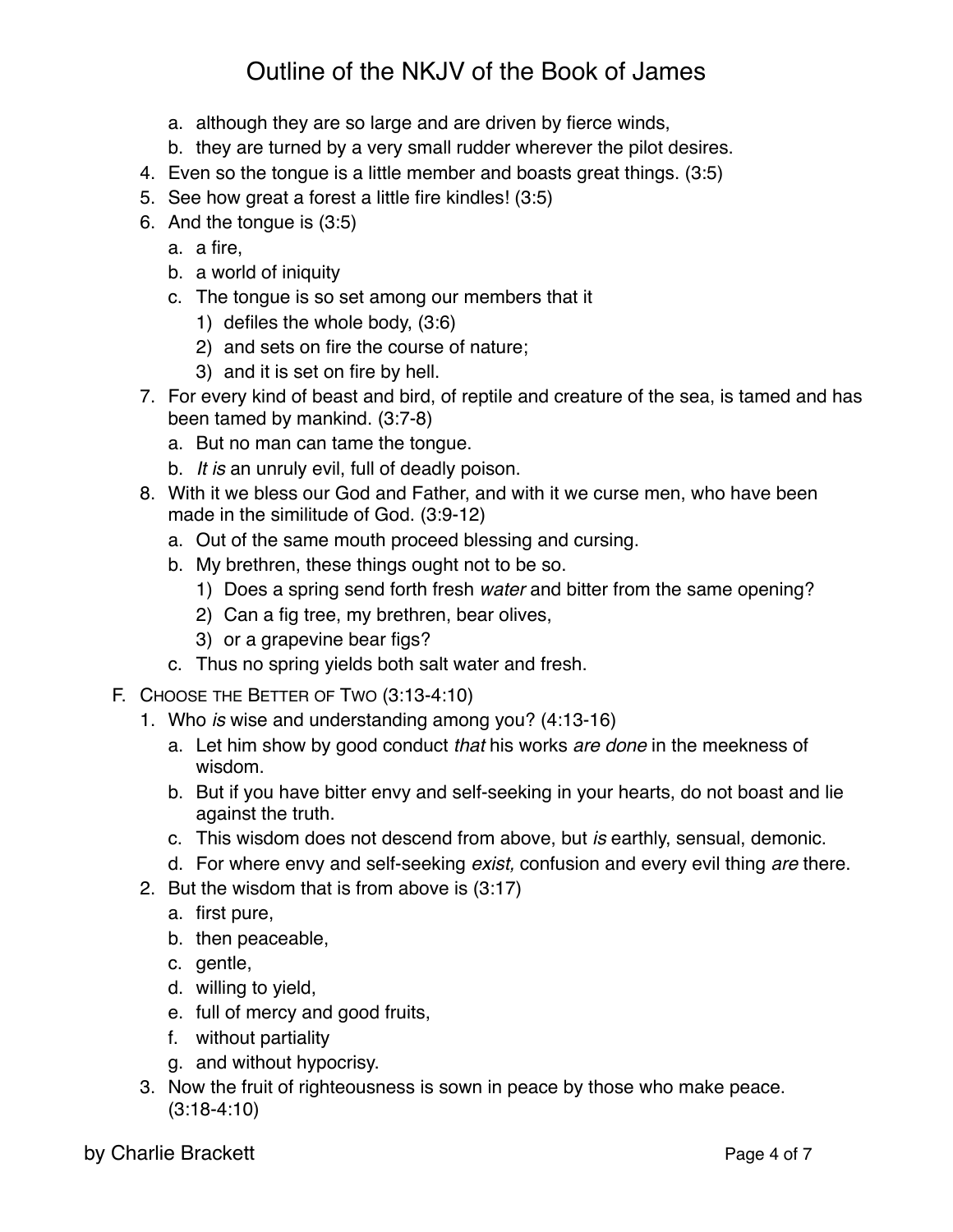- a. Where do wars and fights *come* from among you?
	- 1) Do *they* not *come* from your *desires for* pleasure that war in your members?
		- a) You lust and do not have.
		- b) You murder and covet and cannot obtain.
		- c) You fight and war.
	- 2) Yet you do not have because you do not ask.
	- 3) You ask and do not receive,
		- a) because you ask amiss,
		- b) that you may spend *it* on your pleasures.
- b. Adulterers and adulteresses!
	- 1) Do you not know that friendship with the world is enmity with God
	- 2) Whoever therefore wants to be a friend of the world makes himself an enemy of God.
	- 3) Or do you think that the Scripture says in vain, "The Spirit who dwells in us yearns jealously"?
	- 4) But He gives more grace. Therefore He says:
		- a) "God resists the proud,
		- b) But gives grace to the humble."
- c. Therefore submit to God.
	- 1) Resist the devil and he will flee from you.
	- 2) Draw near to God and He will draw near to you.
		- a) Cleanse *your* hands, *you* sinners;
		- b) and purify *your* hearts, *you* double-minded.
- d. Lament and mourn and weep!
	- 1) Let your laughter be turned to mourning
	- 2) and *your* joy to gloom.
- 4. Humble yourselves in the sight of the Lord, and He will lift you up. (4:10)
- III. CHARACTERISTICS OF RIGHTEOUSNESS (4:11-5:12)
	- A. THE RIGHTEOUS DO NOT JUDGE A BROTHER (4:11-12)
		- 1. Do not speak evil of one another, brethren. (4:11)
		- 2. He who speaks evil of a brother and judges his brother, speaks evil of the law and judges the law. (4:11)
		- 3. But if you judge the law, you are not a doer of the law but a judge. (4:11)
		- 4. There is one Lawgiver who is able to save and to destroy. (4:12)
		- 5. Who are you to judge another? (4:12)
	- B. THE RIGHTEOUS DO NOT BOOST ABOUT TOMORROW (4:13-17)
		- 1. Come now, you who say, "Today or tomorrow we will go to such and such a city, spend a year there, buy and sell, and make a profit"; (4:13-14)
			- a. whereas you do not know what *will happen* tomorrow.
			- b. For what *is* your life?
				- 1) It is even a vapor that appears for a little time

by Charlie Brackett Page 5 of 7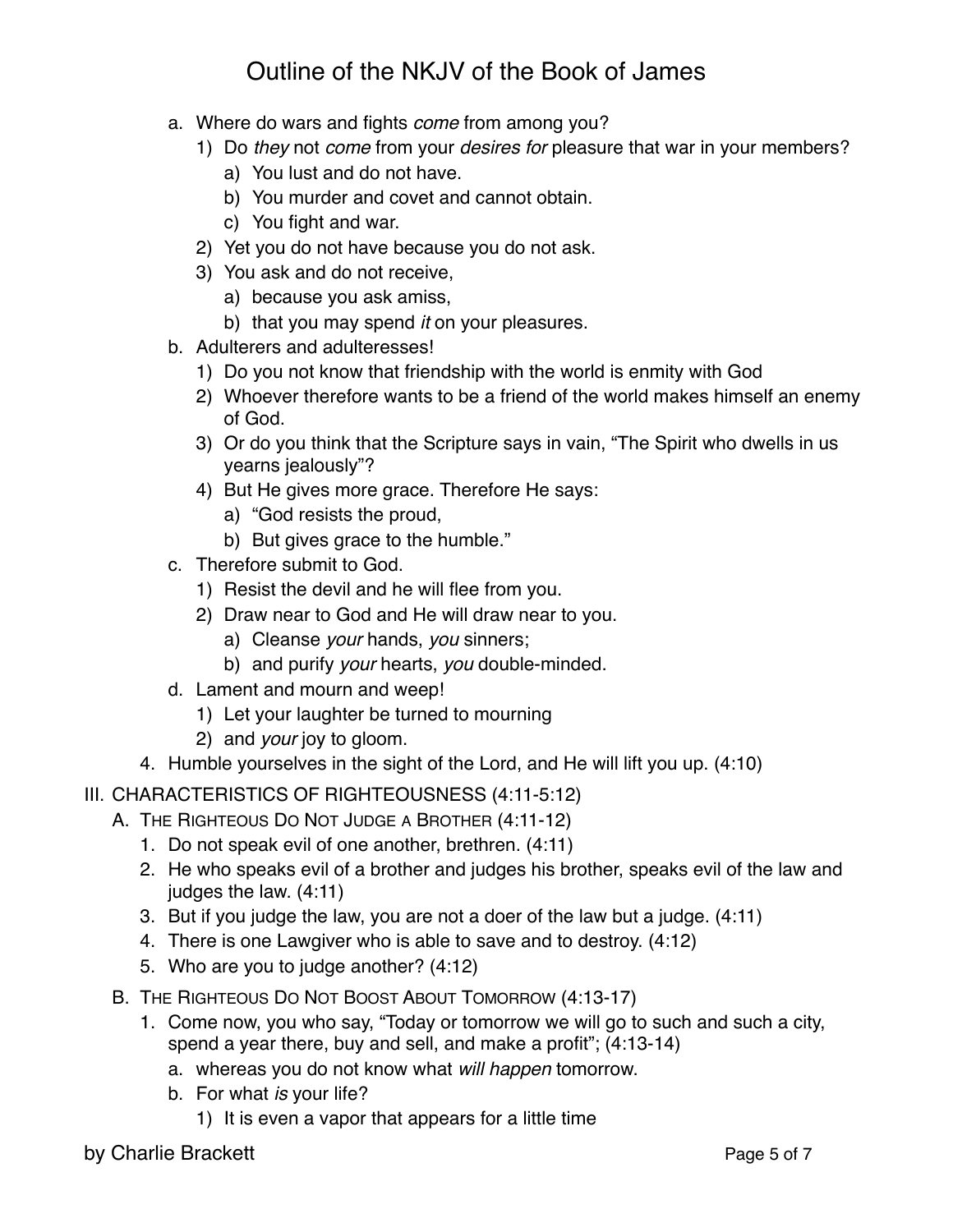- 2) and then vanishes away.
- 3. Instead you *ought* to say, "If the Lord wills, we shall live and do this or that." (4:15)
- 4. But now you boast in your arrogance. All such boasting is evil. (4:16)
- 5. Therefore, to him who knows to do good and does not do *it,* to him it is sin. (4:17)
- C. THE RIGHTEOUS ARE UNLIKE RICH OPPRESSORS; THEY ARE THE UNRIGHTEOUS (5:1-6)
	- 1. Come now, *you* rich, weep and howl for your miseries that are coming upon *you!* (5:1-3)
		- a. Your riches are corrupted,
		- b. and your garments are moth-eaten.
		- c. Your gold and silver are corroded,
			- 1) and their corrosion will be a witness against you
			- 2) and will eat your flesh like fire.
		- c. You have heaped up treasure in the last days.
	- 2. Indeed the wages of the laborers who mowed your fields, which you kept back by fraud, (5:4)
		- a. cry out;
		- b. and the cries of the reapers have reached the ears of the Lord of Sabaoth.
	- 3. You have lived on the earth in pleasure and luxury; you have fattened your hearts as in a day of slaughter. (5:5)
	- 4. You have condemned, you have murdered the just; he does not resist you. (5:6)
- D. THE RIGHTEOUS ARE PATIENT AND PERSEVERING (5:7-12)
	- 1. Therefore be patient, brethren, (5:7-8)
		- a. until the coming of the Lord.
		- b. See *how* the farmer waits for the precious fruit of the earth, waiting patiently for it until it receives the early and latter rain.
		- c. You also be patient.
		- d. Establish your hearts, for the coming of the Lord is at hand.
	- 2. Do not grumble against one another, brethren, (5:9)
		- a. lest you be condemned.
		- b. Behold, the Judge is standing at the door!
	- 3. My brethren, take the prophets, (5:10)
		- a. who spoke in the name of the Lord,
		- b. as an example of suffering and patience.
	- 4. Indeed we count them blessed who endure. (5:11)
		- a. You have heard of the perseverance of Job
		- b. and seen the end *intended by* the Lord—
			- 1) that the Lord is very compassionate
			- 2) and merciful.
	- 5. But above all, my brethren, do not swear, (5:12)
		- a. either by heaven
		- b. or by earth
		- c. or with any other oath.

by Charlie Brackett **Page 6 of 7** and 20 and 20 and 20 and 20 and 20 and 20 and 20 and 20 and 20 and 20 and 20 and 20 and 20 and 20 and 20 and 20 and 20 and 20 and 20 and 20 and 20 and 20 and 20 and 20 and 20 and 20 and 20